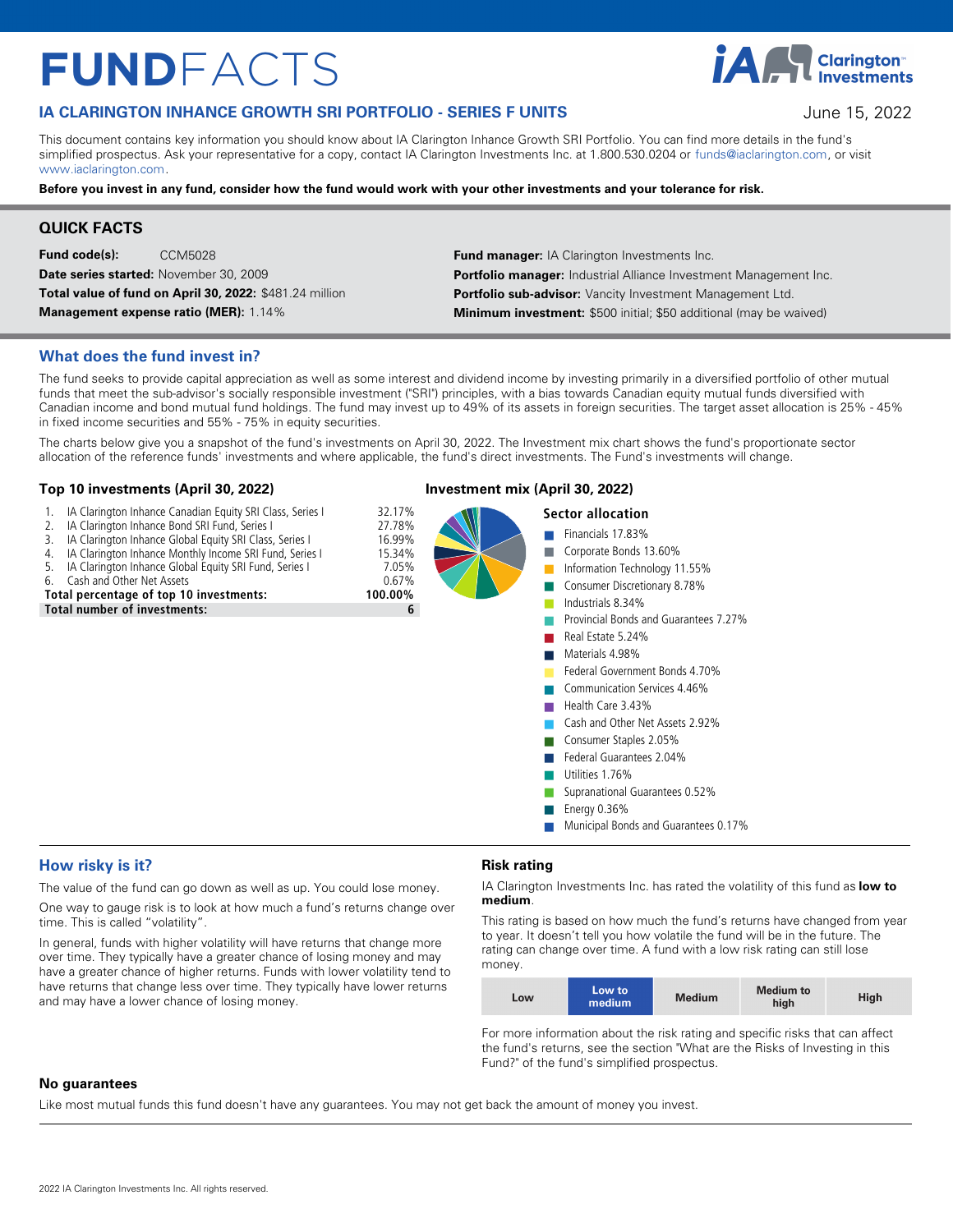## **IA CLARINGTON INHANCE GROWTH SRI PORTFOLIO - SERIES F UNITS**

## **How has the fund performed?**

This section tells you how Series F units of the fund have performed over the past ten years. Returns are after expenses have been deducted. These expenses reduce the fund's returns.

#### **Year-by-year returns**

This chart shows how Series F units of the fund performed in each of the past ten calendar years. The fund dropped in value in one of the ten years.

The range of returns and change from year to year can help you assess how risky the fund has been in the past. It does not tell you how the fund will perform in the future.



## **Who is this fund for?**

#### **Investors who:**

- $\bullet$ Seek the possibility for capital appreciation;
- $\bullet$ Have low to medium risk tolerance;
- Plan to invest over the medium to long term.

This fund is appropriate for investors seeking investments in a fund with a focus on SRI principles.

#### **Best and worst 3-month returns**

This table shows the best and worst returns for Series F units of the fund in a 3-month period over the past ten years. The best and worst 3-month returns could be higher or lower in the future. Consider how much of a loss you could afford to take in a short period of time.

|                        | <b>Return</b> | 3 months<br>ending | If you invested \$1,000<br>at the beginning of the<br>period |
|------------------------|---------------|--------------------|--------------------------------------------------------------|
| <b>Best return</b>     | 12.93%        | June 30,<br>2020   | Your investment would<br>rise to \$1,129                     |
| <b>Worst</b><br>return | $-9.89\%$     | March 31,<br>2020  | Your investment would<br>drop to \$901                       |

#### **Average return**

A person who invested \$1,000 in Series F units of the fund 10 years ago holds today \$2,036, which represents an annual compounded rate of return of 7.37%.

## **A word about tax**

In general, you'll have to pay income tax on any money you make on a fund. How much you pay depends on the tax laws where you live and whether or not you hold the fund in a registered plan, such as a Registered Retirement Savings Plan or a Tax-Free Savings Account.

Keep in mind that if you hold your fund in a non-registered account, fund distributions are included in your taxable income, whether you get them in cash or have them reinvested.

## **How much does it cost?**

The following tables show the fees and expenses you could pay to buy, own and sell Series F units of the fund. The fees and expenses, including any commissions, can vary among series of a fund and among funds. Higher commissions can influence representatives to recommend one investment over another. Ask about other funds and investments that may be suitable for you at a lower cost.

#### **1. Sales charges**

This series is sold with no sales charge and no redemption fee. However, your representative's firm may charge you a fee in respect of your investment; any such fee would be set out in an agreement between you and your representative's firm.

#### **2. Fund expenses**

You don't pay these expenses directly. They affect you because they reduce the fund's returns.

As at March 31, 2022, the fund's expenses were 1.18% of its value. This equals \$11.80 for every \$1,000 invested.

|                                                                                                                                                                                     | Annual rate (as a<br>% of the fund's<br>value) |
|-------------------------------------------------------------------------------------------------------------------------------------------------------------------------------------|------------------------------------------------|
| <b>Management expense ratio (MER)</b><br>This is the total of the fund's management fee<br>(including the trailing commission), fixed<br>administration fee and operating expenses. | 1.14%                                          |
| Trading expense ratio (TER)<br>These are the fund's trading costs.                                                                                                                  | $0.04\%$                                       |
| <b>Fund expenses</b>                                                                                                                                                                |                                                |

### **More about the trailing commission**

There is no trailing commission paid for Series F units of the fund.